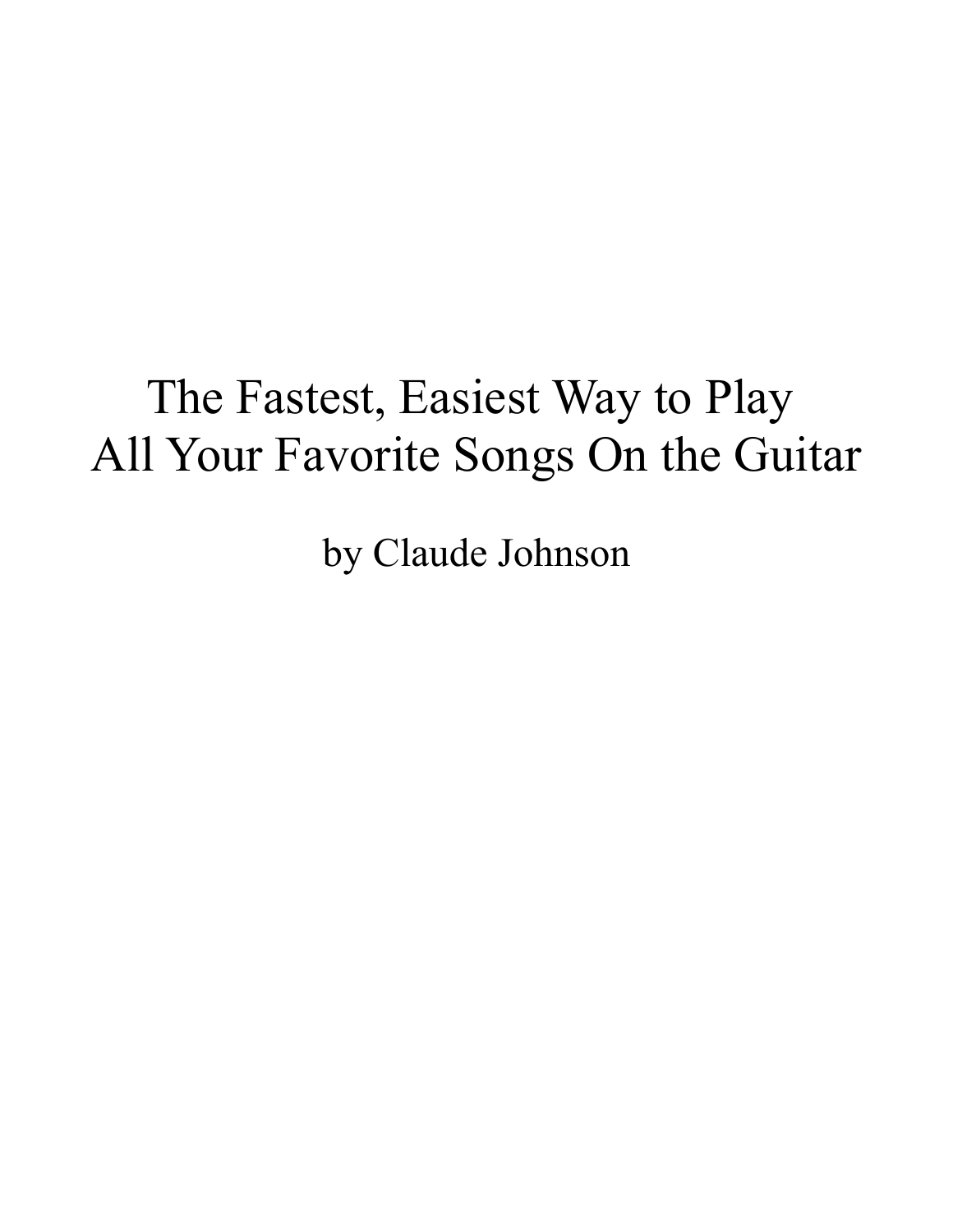## **Dedicated To You**

This e-book is dedicated to you, my fellow guitar enthusiast, and I think it will be especially helpful if you are new to the guitar. My name is Claude Johnson and I've been a serious student of the guitar since 1991. I put this e-book together to help eliminate confusion about the guitar learning process and help you learn the guitar as fast as possible.

Believe it or not, the process of learning guitar is very very simple. However, simplicity does not mean the same thing as "easy". There is a difference between skill and knowledge. Yet, by understanding the process, we do eliminate confusion, build confidence, and make progress.

#### **The Basketball Analogy**

Let me give you an analogy. Let's say you are practicing throwing free-throws on the basketball court. Now, I'm not an expert on basketball, but there's only a few things to really know when it comes to shooting free-throws. (don't tilt to the side, bend your knees, aim for just above the rim, etc). Yet, reading and knowing these things does not by itself help you to make more shots. You have to get out there and PRACTICE.

Once you know how to practice, all it takes is a little commitment and dedication, which allows you to engage in the process of *repetition*. It is this process of repeating the same thing over and over, that builds skill. Don't forget, guitar IS a physical activity, even though we are not literally running around. So, it does take time for the body and specifically the nervous and muscle systems to adapt and let you build the skills you need.

Fortunately, playing guitar is a lot easier than throwing a basketball ball into a hoop. Even professional b-ballers only make 70 to 80% of their free-throws. Yet, once you learn to play a "G" chord on the guitar, you'll play it perfectly 99.9% of the time, no problem.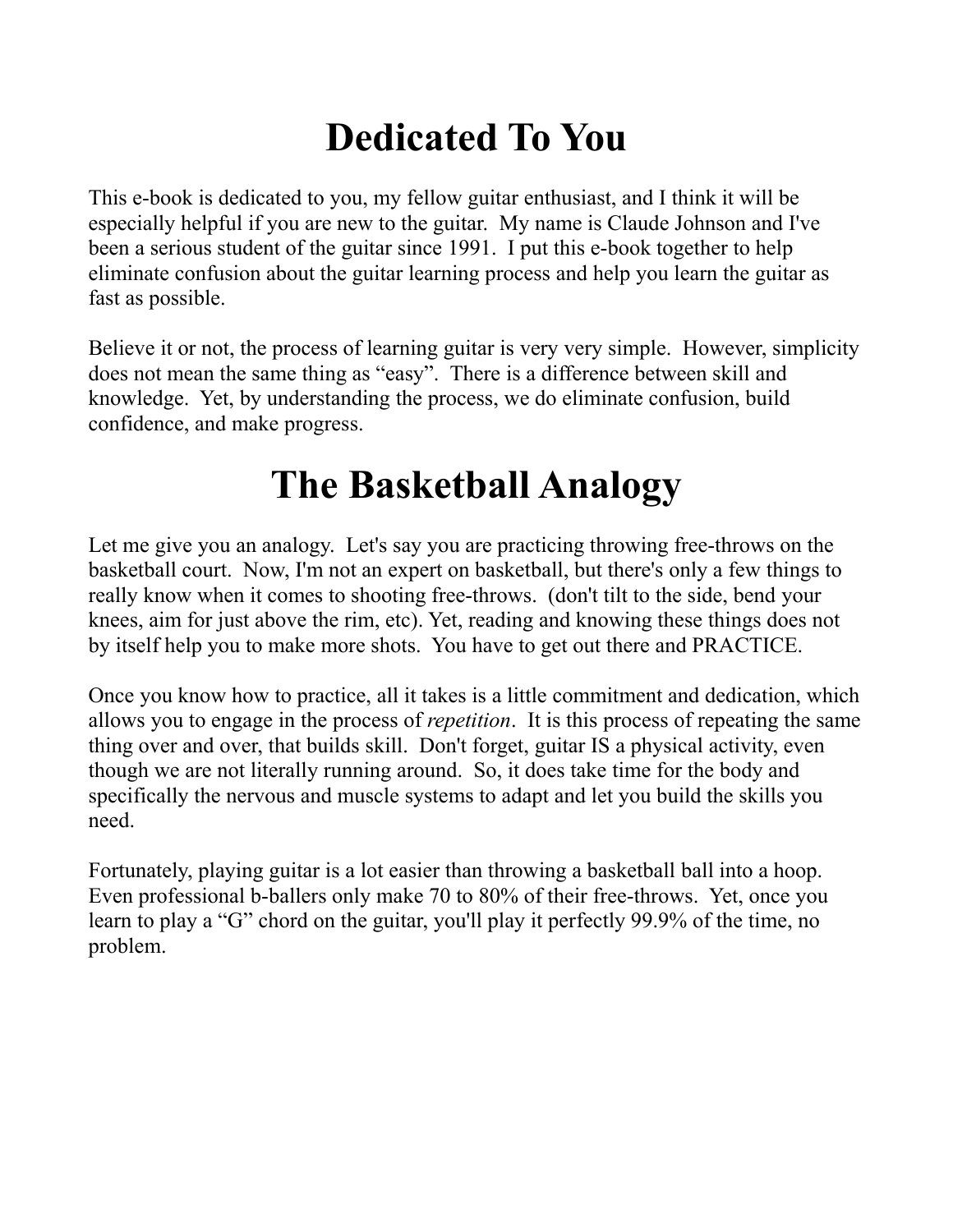# **Basic Mastery Vs. Advanced Mastery**

Now, don't get me wrong, ADVANCED guitar playing does have some deep challenges that you can pursue, and it can start to become a lot more complex. However, if you just want to become a respectable player and have the ability to play all your favorite songs, we can just keep it simple and learn the basics. This should be your goal in the beginning. There's absolutely no point in trying to run before we can walk.

It is said that the guitar is one of the easiest things to learn and one of the toughest to master. And we aren't talking about mastering everything. Yes, if you want to become a virtuoso, it is a much longer road. But again, we aren't talking about that. We are talking about mastering the basics, folks.

# **A Sequential Learning Process**

So, let's get specific now, and talk about exactly what we need to learn to start playing all of our favorite songs on the guitar. As I see it, there's only three basic steps.

- 1. Learn to Play Guitar Chords
- 2. Learn to Play Chord Progressions
- 3. Learn to Play Complete Songs

Were you expecting that it's more complex than that? It's really not. I think a good teacher makes "difficult" things simple, and that's what I'm trying to do here. So, we are really talking about a step-by-step, sequential learning process. We first learn the chords, then we learn progressions, then we finally learn complete songs. In other words, you can't learn to play chord progressions until you can play your basic chords; we have to go step-by-step.

#### **But Before We Get Started...**

But before we even get started learning a chord, let's talk about your guitar. You want to have a nice sounding instrument. If you're using a dusty old guitar from the basement, that may or may not have intonation problems, don't expect it to sound good. You want an instrument that is not damaged in any way. If you do have an old instrument, you can take it to the local music shop and see what they say about it's condition.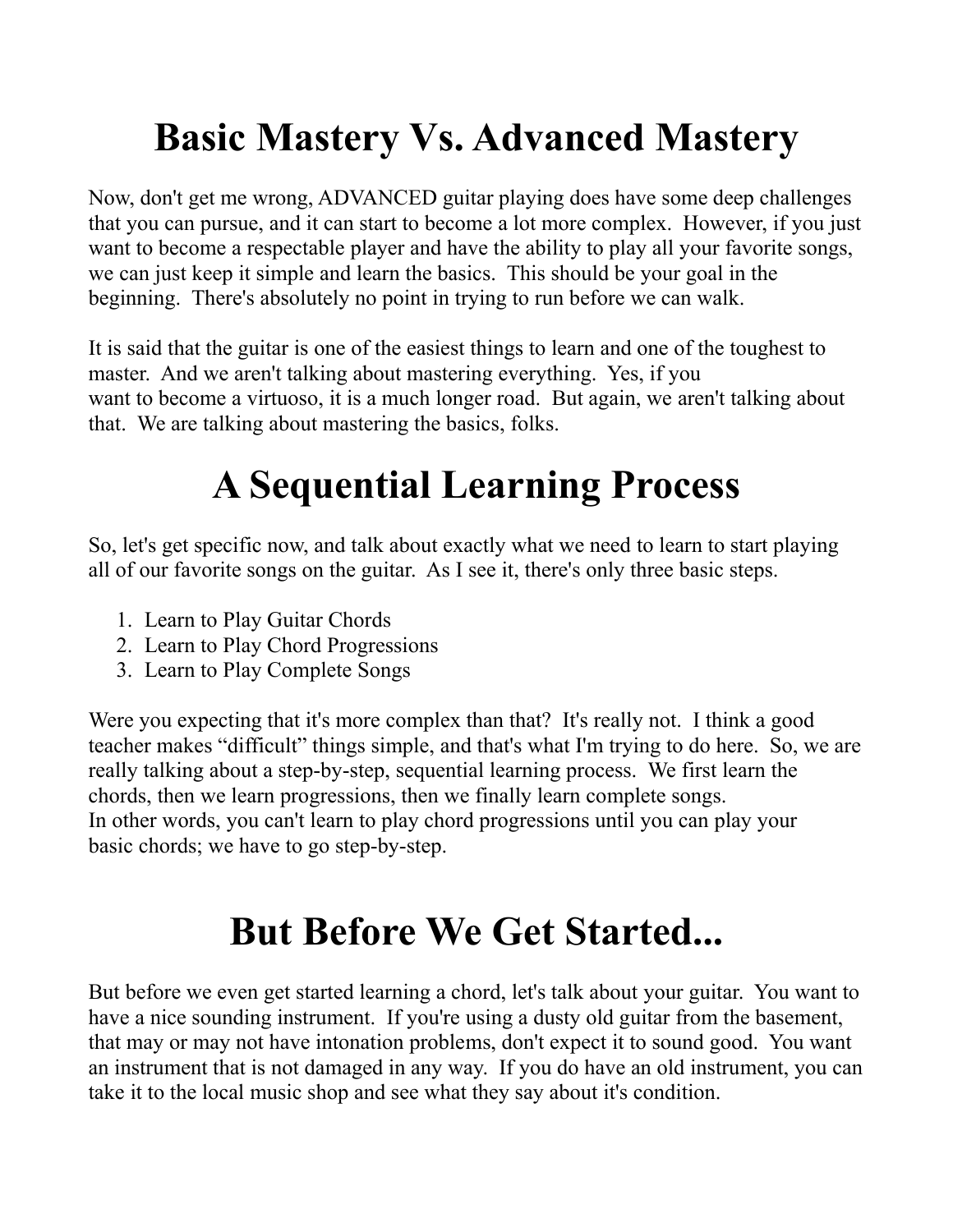If you're buying a new instrument, you don't necessarily have to spend a lot of money. It also doesn't really matter whether you start on the electric or the acoustic. Each have their own challenges. The electric is physically easier because you don't have to push down as hard on the strings. However, it is more difficult to get a good tone out of because there's lots of settings on the guitar and the amplifier.

It really depends on your tastes, but if I had to recommend one, I'd say start on the acoustic guitar because its easier to get a good tone out of it.

When guitar players talk about "tone", they are referring to the actual sound coming out of your instrument. This is very important. Why? Because you can be the best guitarist in the world, but if your tone is bad, its going to sound bad. The actual tone that you get is a big component in sounding good. That doesn't mean you have to go out and buy a \$2000 guitar. Fortunately, today it is more affordable than ever to get a decent sounding guitar, but you should be aware of this.

Another very important part of your tone is your guitar strings. Make sure you have fresh strings. Changing your strings often can be a pain in the arse, but its worth it. Old strings lose their intonation and start sounding bad. I would suggest changing your strings maybe once every 4 to 8 weeks or so, depending on how much you play.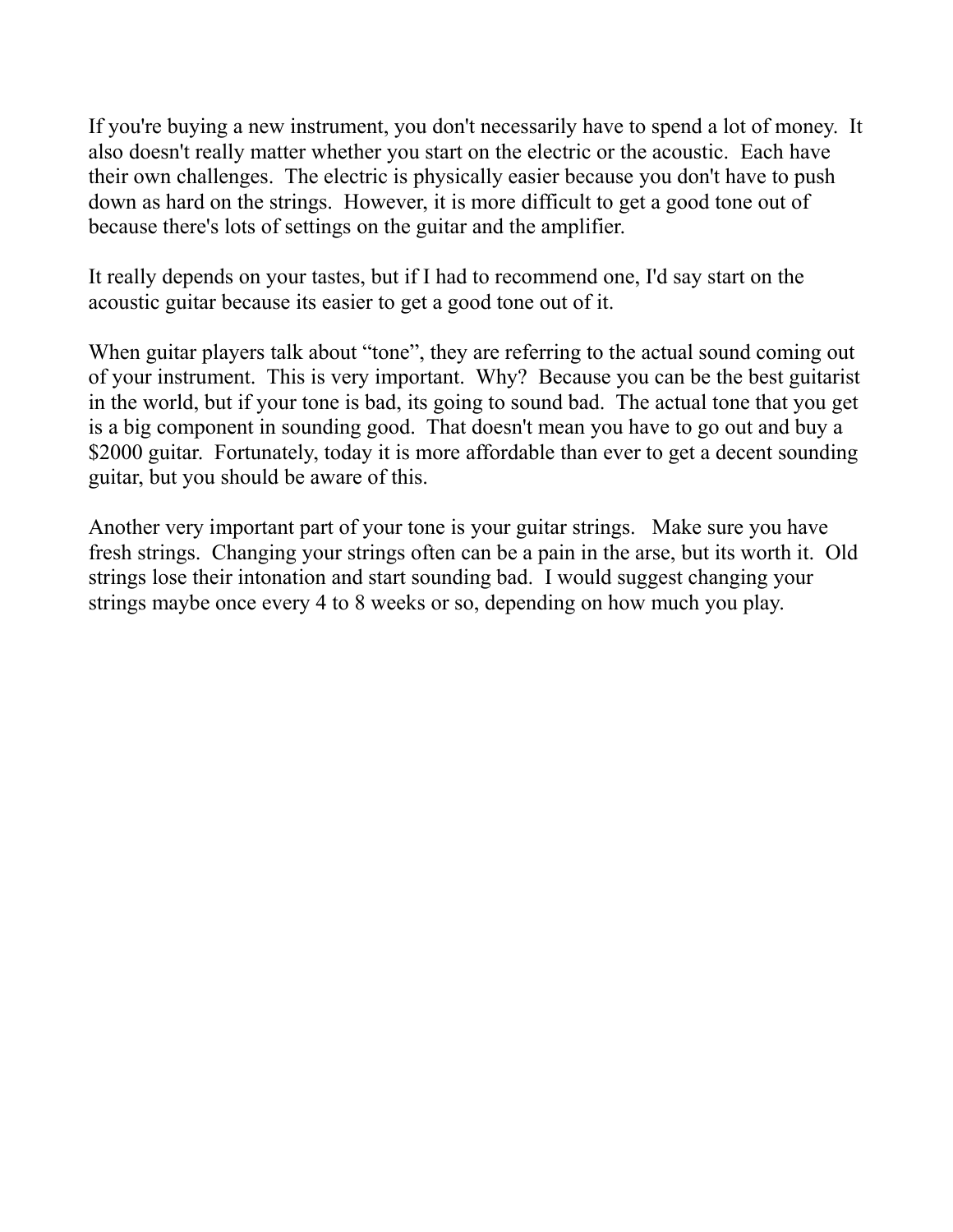# **Getting in Tune**

When you play, make sure that you're in tune as well. Get an electronic tuner or pitch pipe. A pitch pipe forces you to use your ear to help tune, while an electronic tuner takes the human factor out of the equation. The electronic tuner method of tuning is the best in the beginning because it takes the guesswork away, and you KNOW you're in tune. After you get a little experience, its good to use a pitch pipe because it will help your ear.

Before tuning your guitar, you should know the names of the notes on the open guitar strings. From the highest note (most treble) to the lowest note (most bass) , the guitar strings are:



Sometimes, guitarists are confused by the terms "LOW and HIGH" when referring to strings and notes. The "LOW" E is the heaviest string, the most "bass" sounding note on the guitar. Even though the low E is the "highest" in physical location - it is closer to the ceiling while the high E is actually "lower" , closest to the floor.

Don't get confused. Low means low frequency.

Please be careful if you're new to this. Too much tension can be dangerous to the guitar neck, so make sure you have the right strings on your guitar, make sure you're tuning to the right pitch, and check with your local music store if you're in doubt.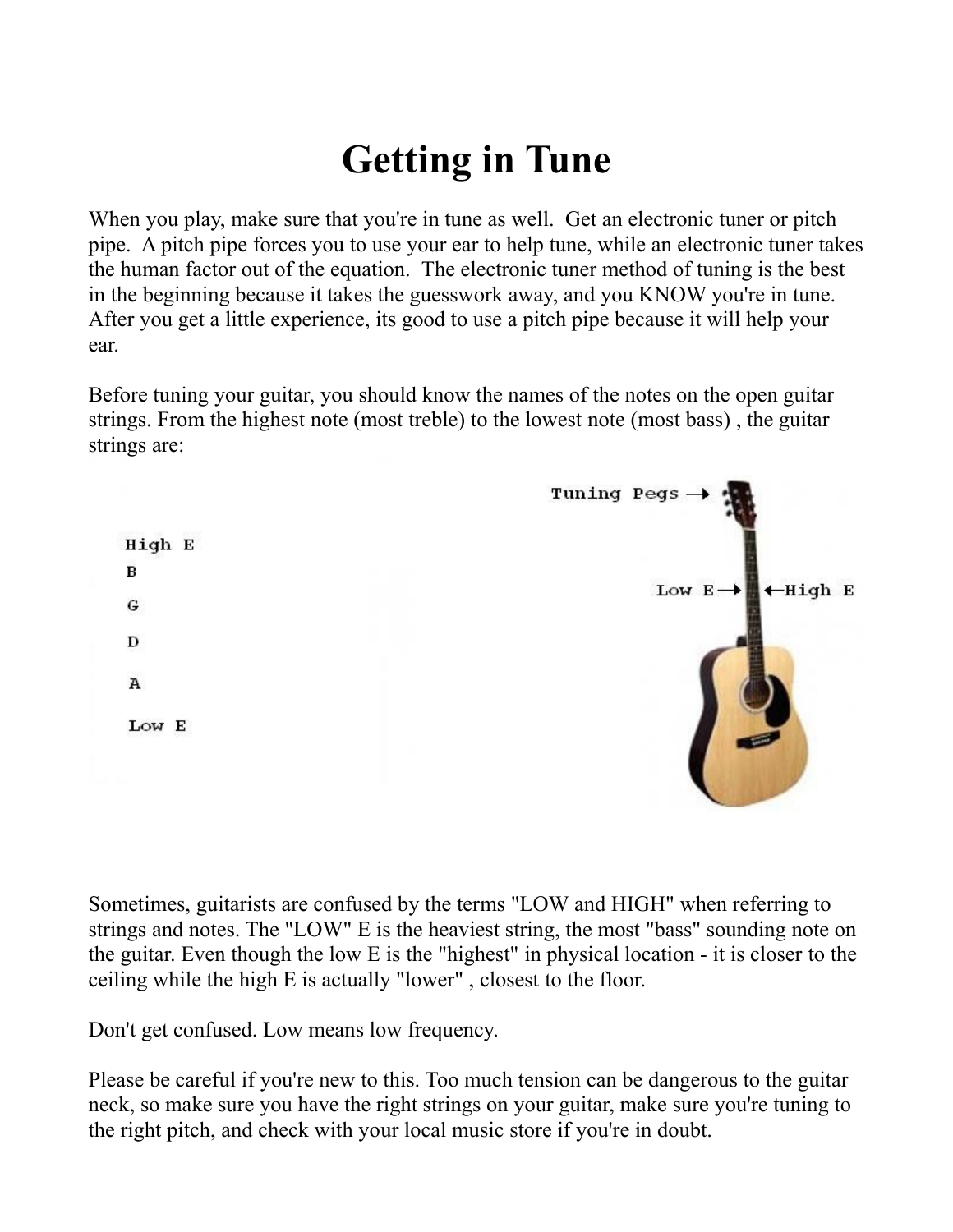# **Holding the Guitar**

If you've got an acoustic guitar, sit down in a comfortable chair and rest the guitar in your lap with the body of the guitar close to you. The neck of the guitar should be pointing toward your left. If you have an electric, you may choose to stand up and play with a strap. If you do, don't hang the guitar too low so its difficult to play.



With your left hand, you can hold down some of the strings on the fretboard, and with the right hand , you can use a guitar pick to play the strings.

To hold the pick, you grasp it firmly (but without excessive tension) between your thumb and first finger.

The small pieces of metal running up and down the neck of the guitar are called *frets.* When guitarists talking about playing something "At the  $7<sup>th</sup>$  fret", for example, what they really mean is to place your finger on the fretboard just behind the  $7<sup>th</sup>$  fret, but not touching it. There's usually 22 or 24 frets on an electric guitar and maybe 17 frets or so on an acoustic.

The lowest fret you can play is the first fret. Of course, you can also play a string without fretting it at all. This is called playing the string "open".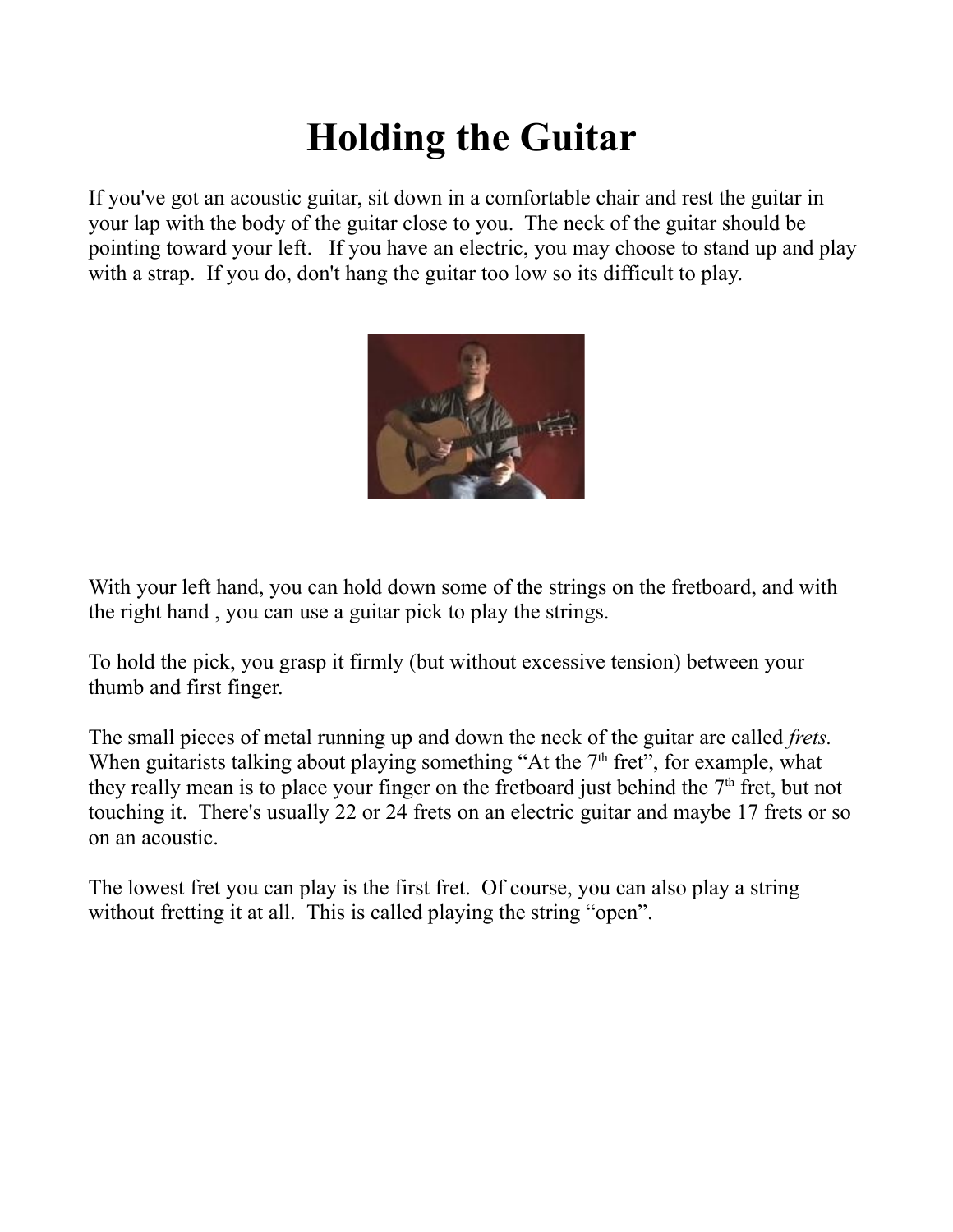## **Your First Chord: E minor**

Now that you know what the names of the strings are, and what the frets are, you should be able to play your first chord: E minor. Place your middle finger on the  $2<sup>nd</sup>$  fret (just behind the fret) on the A string, and your ring finder on the  $2<sup>nd</sup>$  fret on the D string. Then use your pick to strum all 6 strings.

If you're going to be a guitarist, you have to get used to reading chord diagrams. Here's the E minor shown in a diagram:



E minor

Let's examine this diagram. The first thing that's important to know is that the low E string is shown on the left, and the high E string is on the right. Imagine a guitar is placed propped up against the wall, facing you. Well, the low E string would be on the left side, wouldn't it? So, this is the same layout for the chord diagrams.

You will see a few red circles and a few red solid dots. These are not usually drawn in red; I just did that so the picture is easier to see.

The solid dots are where to place your fingers. Notice the  $2<sup>nd</sup>$  fret on the A string and D string have dots. The circles above the other strings indicate that the string is to be played open. In this case, we are playing all 6 strings. If a string is not to be played, there is usually an "x" above the string, or nothing at all.

# **Common Mistakes**

If you can play an E minor chord successfully, then you are well on your way. If you did, give yourself a well-deserved pat on the back. If it doesn't sound good, then you may be making one of several common mistakes.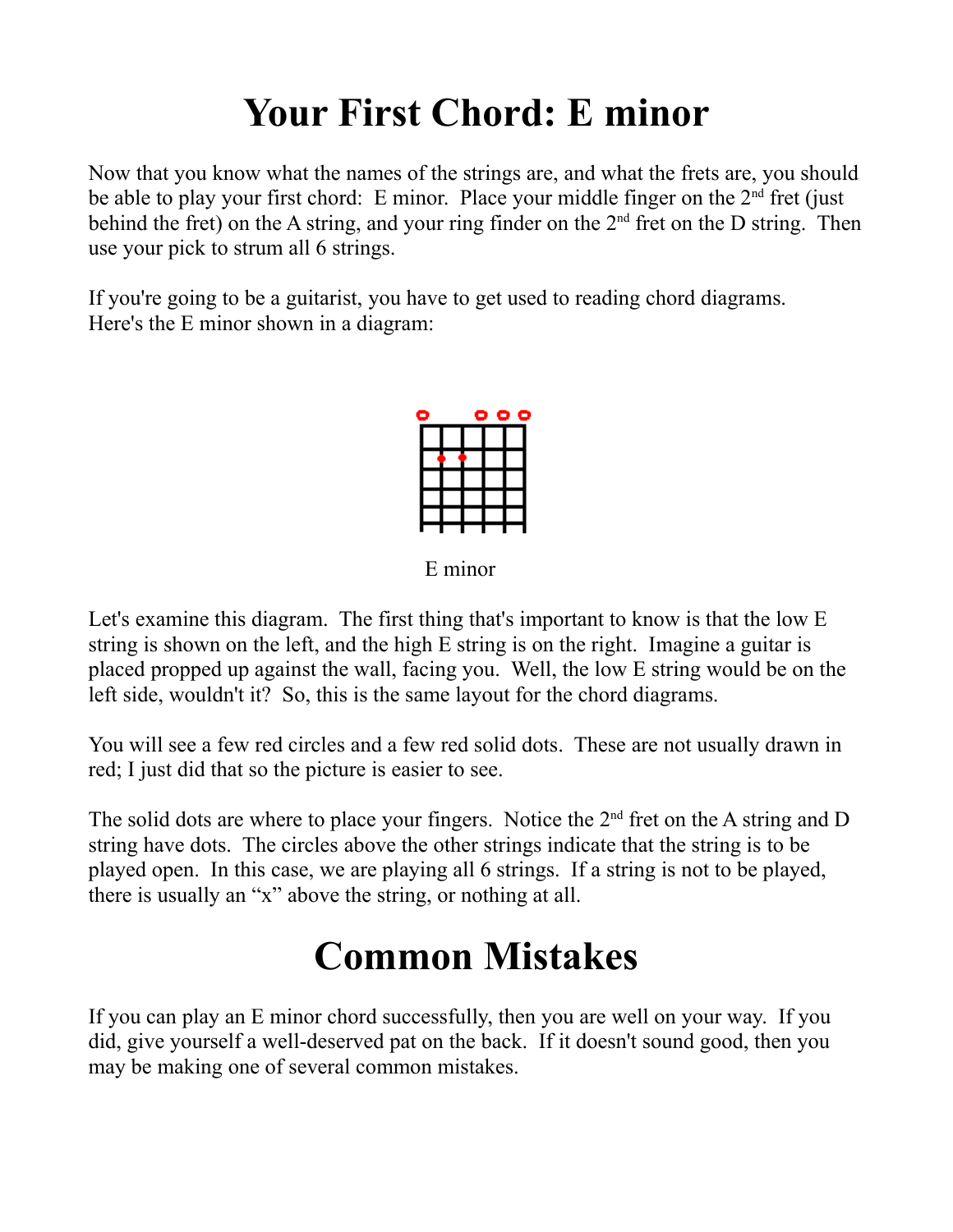Mistake #1: Your guitar is broken or not in tune.

This is an obvious one, but should be mentioned. You can't expect to sound good if you're out of tune or if your guitar itself has an intonation problem or fret buzz going on.

Mistake #2: You are not pressing down hard enough with your fingers.

Guitarists who have been playing for a little while make it look easy, and it DOES become easy after a bit. But in the beginning, you may not be used to the pressure that is needed to push down hard on the fretboard.

Mistake #3: You are muffling the other strings.

Ok, so you are playing the notes correctly that you are fretting, but are the other strings that are supposed to be ringing open actually ringing clearly? You may be muting them accidentally with your left hand palm.

These are the three biggest mistakes.

#### **Correcting Your Mistakes**

First of all, how do you really know if you're playing the chord correctly? The best way is to do what I call a "ring test", and that means to play each string individual and make sure it is sounding good. When all the strings are sounding good, then the chord as a whole will sound good.

Also, if you are muffling the strings, a good technique to do is to really arch your arm away from the guitar in what I call the "bowling ball" grip. Imagine you are holding a bowling ball. Notice the way the entire arm is curved. You want a nice curvature of the arm so that the palm doesn't muffle the other strings.

Also, when you are playing the chord, you want to use a nice "downstroke" with the right hand. Start by playing the low E and continue all the way through the high E with one solid motion.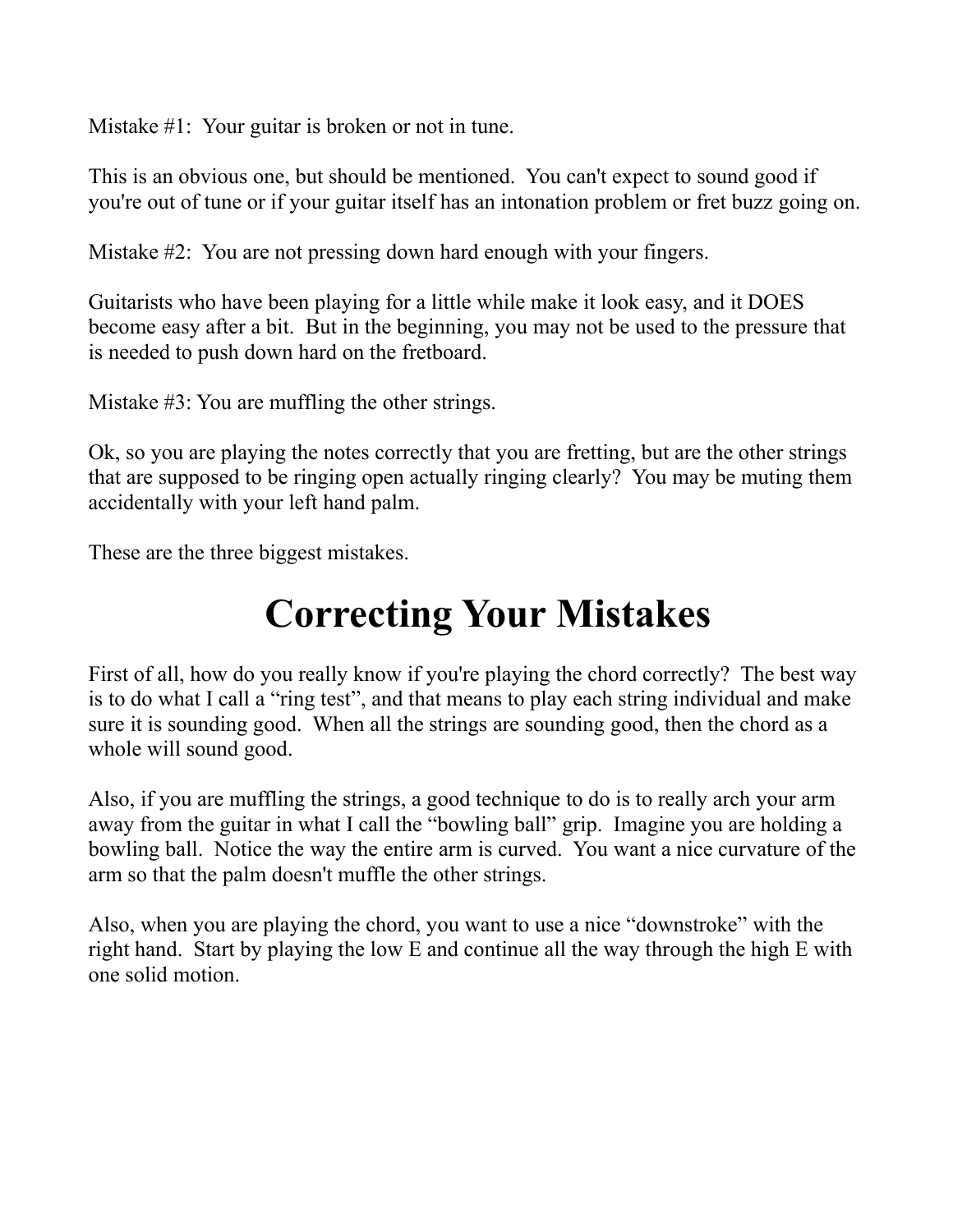# **Your Grab-bag of Chords**

Remember, we are learning step by step here. So if you aren't completely comfortable playing the E minor chord, I would suggest not going any further in this e-book. Instead, working on playing the E minor chord. Hey, if you can't master a single chord, you're not ready to continue.

Don't worry if it take you a little while to get it. Just keep working on it, and get that first chord under your belt.

You should learn the following chords:

1. E minor.

We just learned this one.

2. G Major:

| ¢<br>⊏<br>⊏ |  |  |  |  |  |
|-------------|--|--|--|--|--|
|             |  |  |  |  |  |
|             |  |  |  |  |  |
|             |  |  |  |  |  |
|             |  |  |  |  |  |
|             |  |  |  |  |  |

Place your middle finger on the  $3<sup>rd</sup>$  fret low E string, your first finger on the  $2<sup>nd</sup>$  fret on the A string, and your ring finger on the  $3<sup>rd</sup>$  fret high E string. Then, play all 6 strings. This is slightly more difficult than the E minor chord.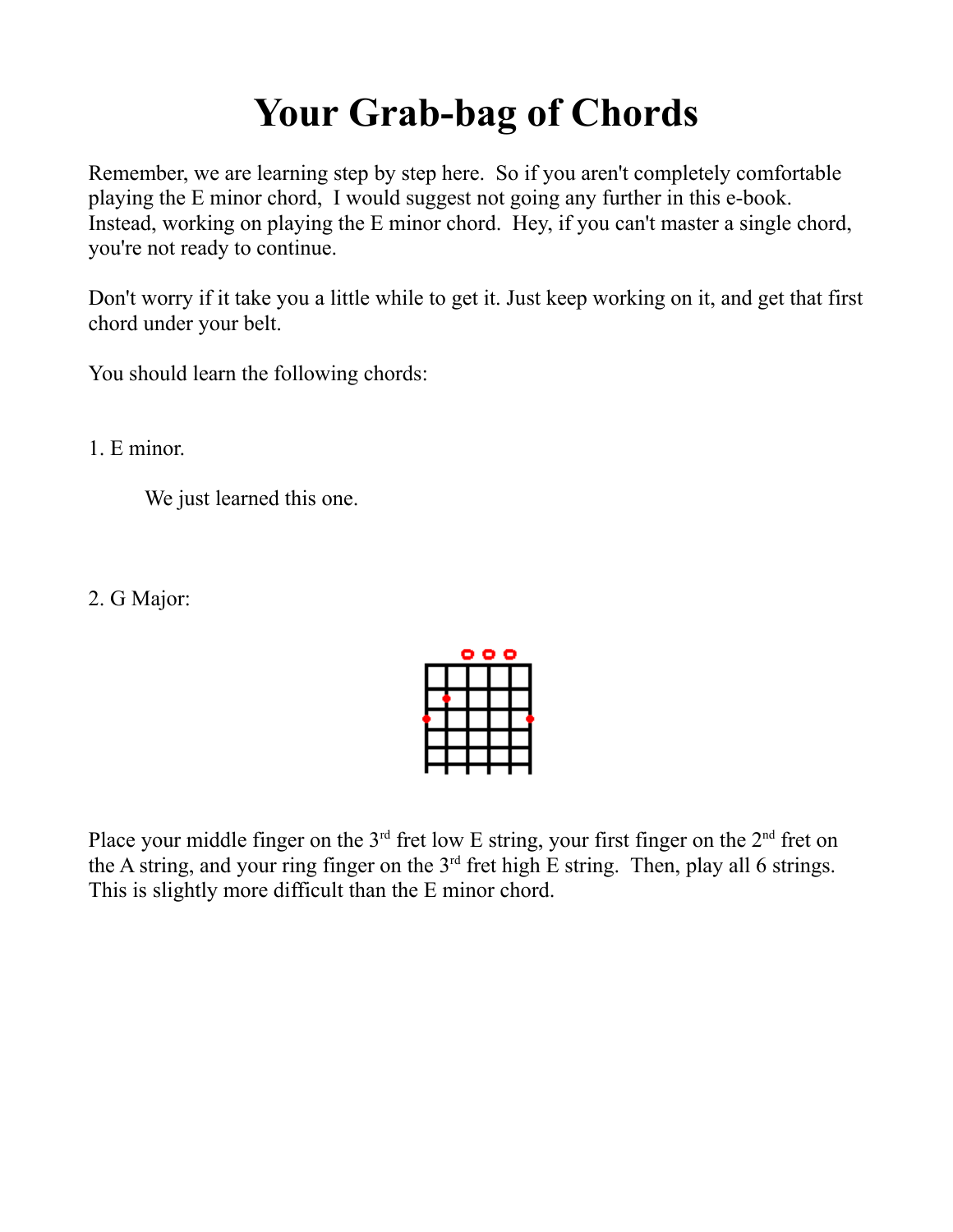3. C Major:



Place your ring finger on the  $3<sup>rd</sup>$  fret A string, your middle finger on the  $2<sup>nd</sup>$  fret D string, and your first finger on the first fret B string. This chord is different than the G major and E minor chords because you are ONLY playing the top 5 strings. Do not play the low E here. Start your pick on the A string and strum down. Notice the X on the chord diagram that indicates you shouldn't play the low E.

4. D major:

Place your first finger on the  $2<sup>nd</sup>$  fret G string, your ring finger on the  $3<sup>rd</sup>$  fret B string, and the middle finger on the  $2<sup>nd</sup>$  fret high E string. The D string rings open and the A string and low E string are not played.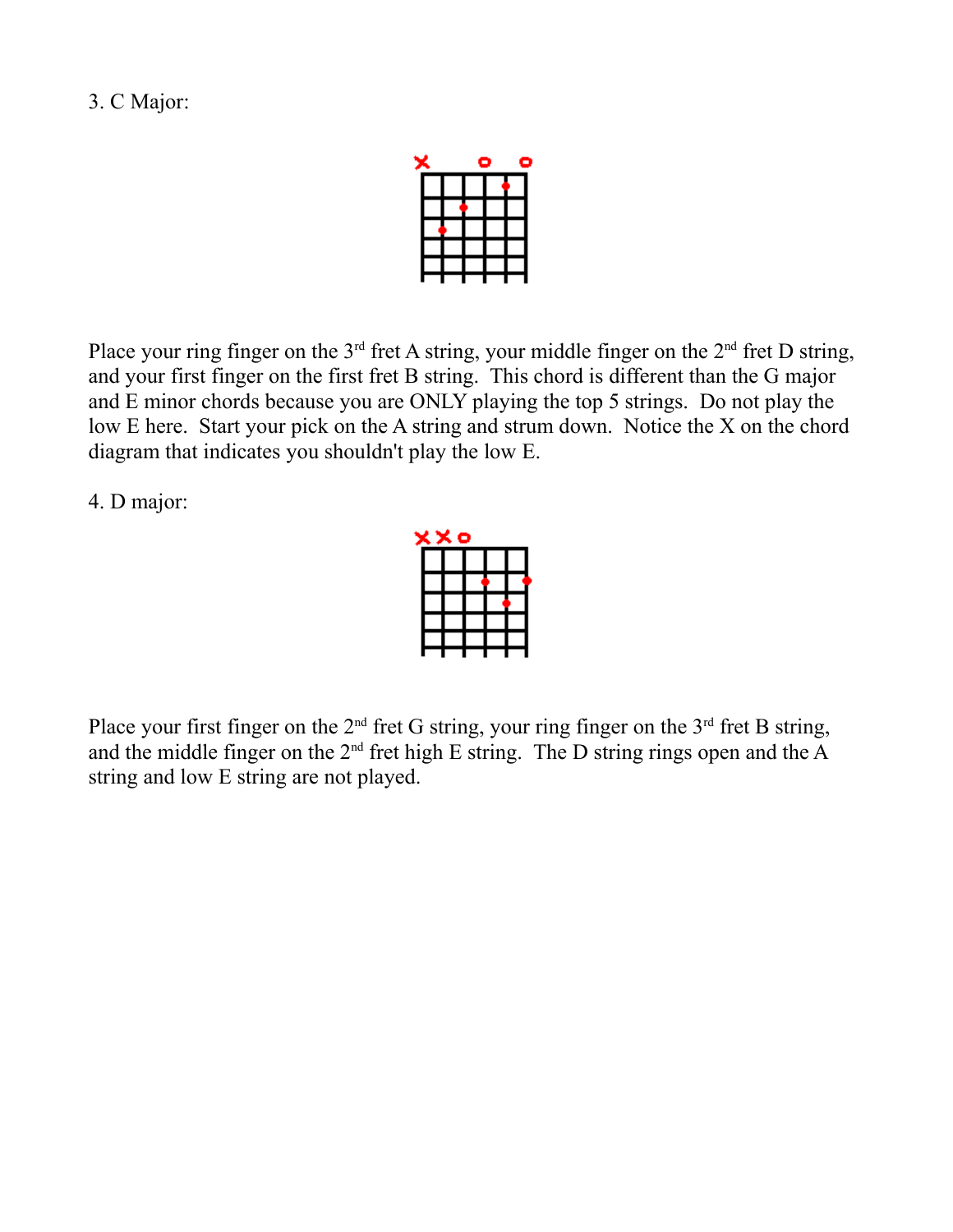5. E major:



This is very similar to the E minor, but you are adding one more finger.

Place your middle finger on the  $2<sup>nd</sup>$  fret on the A string, your ring finder on the  $2<sup>nd</sup>$  fret on the D string, and add the first finger to the first fret G string.

6. A major

|  | π |  |  |
|--|---|--|--|
|  |   |  |  |
|  |   |  |  |
|  |   |  |  |
|  |   |  |  |
|  |   |  |  |

The difficulty level rises slightly again, so make sure you can play the previous chords before trying the A major chord.

There's two ways to finger this chord. The first way , is to place your first finger on the  $2<sup>nd</sup>$  fret D string, the middle finger on the  $2<sup>nd</sup>$  fret G string, and the ring finger on the  $2<sup>nd</sup>$ fret B string.

The second more common way, (but possibly slightly more difficult for the beginner) is to use your first finger to hold down all three notes.

On this chord, the A string and high E are ringing open and the low E is not played.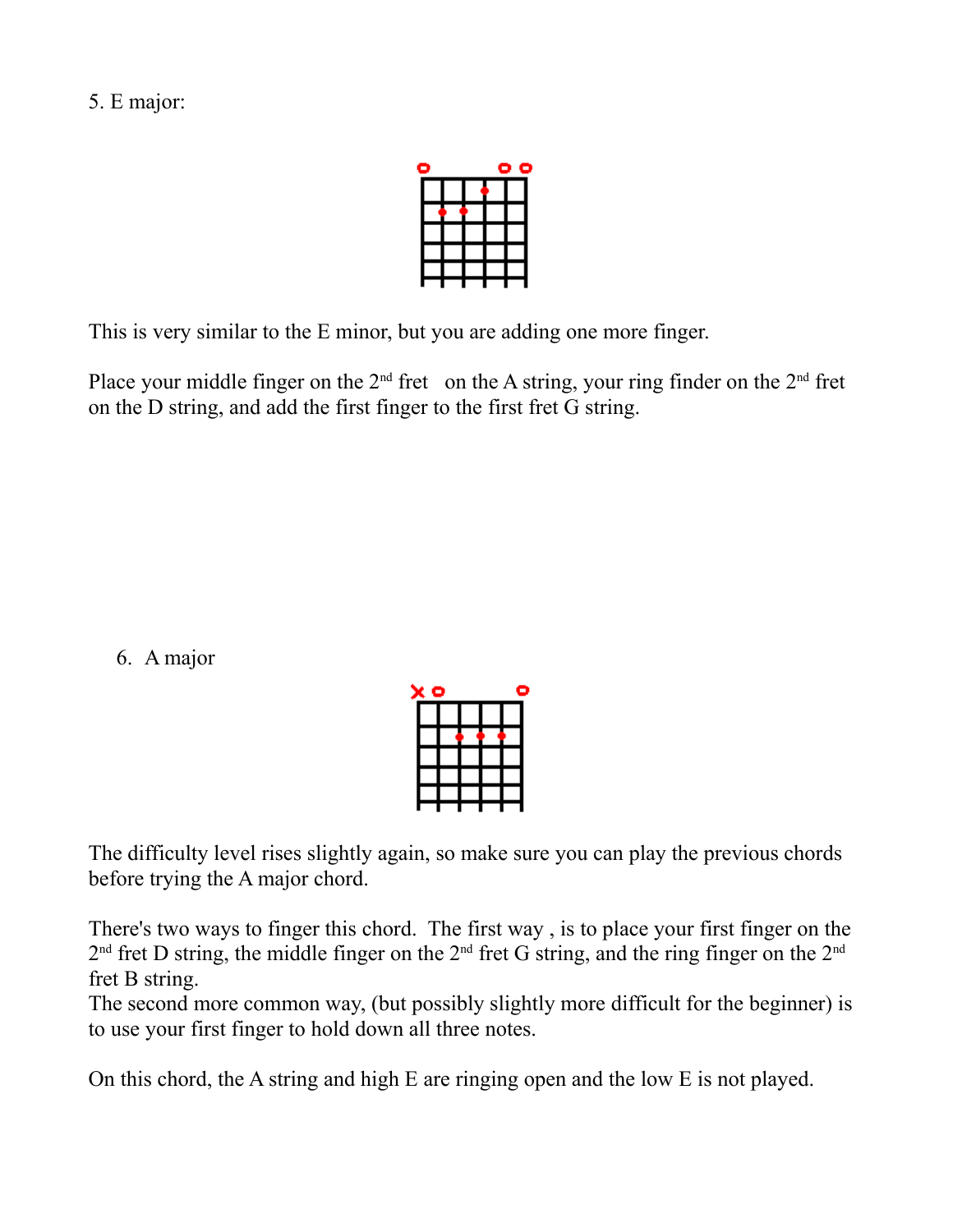7. A minor



Place your middle finger on the  $2<sup>nd</sup>$  fret D string, ring finger on the  $2<sup>nd</sup>$  fret G string, and first finger on the first fret B string. On this chord, the A string and high E are ringing open and the low E is not played.

This completes your beginning chord grab bag. With these 7 chords, you are well on your way to mastering the guitar. Sure, there are other chords you need to know, but for now, focus on mastering these.

#### **Learning to Switch Between Chords**

Can you play all 7 of the chords I showed you above? If so, congrats! You're making excellent progress and you're ready for the next step. If not, please master those 7 chords before continuing.

Now, the next step is to learn to switch between the chords quickly, almost instantly. This will be hard to do at first, but becomes easy after some practice. Do not worry about the rhythm for now. Just learn to switch back and forth quickly between any of the chords.

# **Chord Progressions**

Now that you can play chords and switch between them with ease, you are ready to start playing chord progressions. Your first chord progression is E minor to G. You'll want to strum the E minor chord 4 times, while counting " ONE, TWO, THREE, FOUR." in a steady rhythm.

Then, keeping the same rhythm, switch to the G major chord and count "ONE, TWO, THREE, FOUR" again. Then switch back to the E minor for another 4 counts, then back to the G, and so on. You are playing a chord progression! Woo hoo!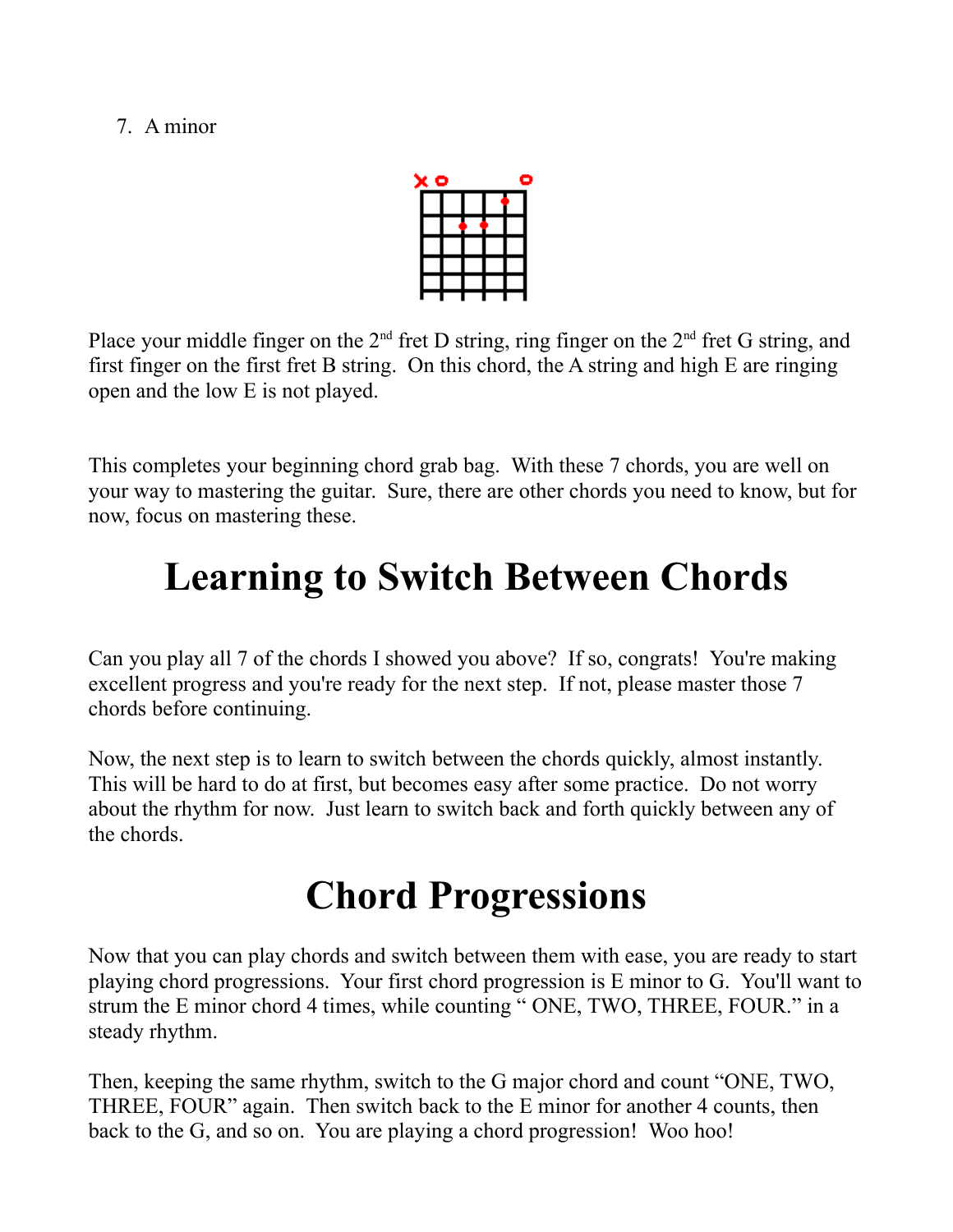This is the basic idea. Once you can do this, you can add some accents to your strumming, so instead of simply play "ONE , TWO, THREE, FOUR", you can count "ONE and TWO and THREE and FOUR and".

On the "ands", you can strum backwards, bringing your pick up from the high E string and brushing it across the strings toward the low E string. This is called an upstroke. So your strumming pattern becomes "downstroke, upstroke, downstroke, upstsroke"

Keep in mind you dont have to necessarily hit all the strings of the chord on the upstroke. This is called the partial upstroke technique. Just do what sounds natural, and follow your ear and your inner rhythm, but use the counting as a guide to keep you on track.

#### **More Chord Progressions**

Ok, so now that you have some chords down, you need to learn several chord progressions. This is really the next step. Remember, we said that mastering the basics of guitar involves learning chords, progressions, and then songs? Well, we have already accomplished part 1, so now we are onto the second part, which is learning the progressions.

Again, I would like to stress here that you should take your time and learn each progression and master it.

1. E minor | G major | E minor | G major

This is the one we just learned. You can actually try this one with a "ONE TWO" count instead of a a full ONE TWO THREE FOUR. This chord progression is used by Nirvana in "About a Girl".

2. E major | A major | E major | A major

This is a simple progression known as the "I IV" progression, which you can build on later to play all kinds of songs.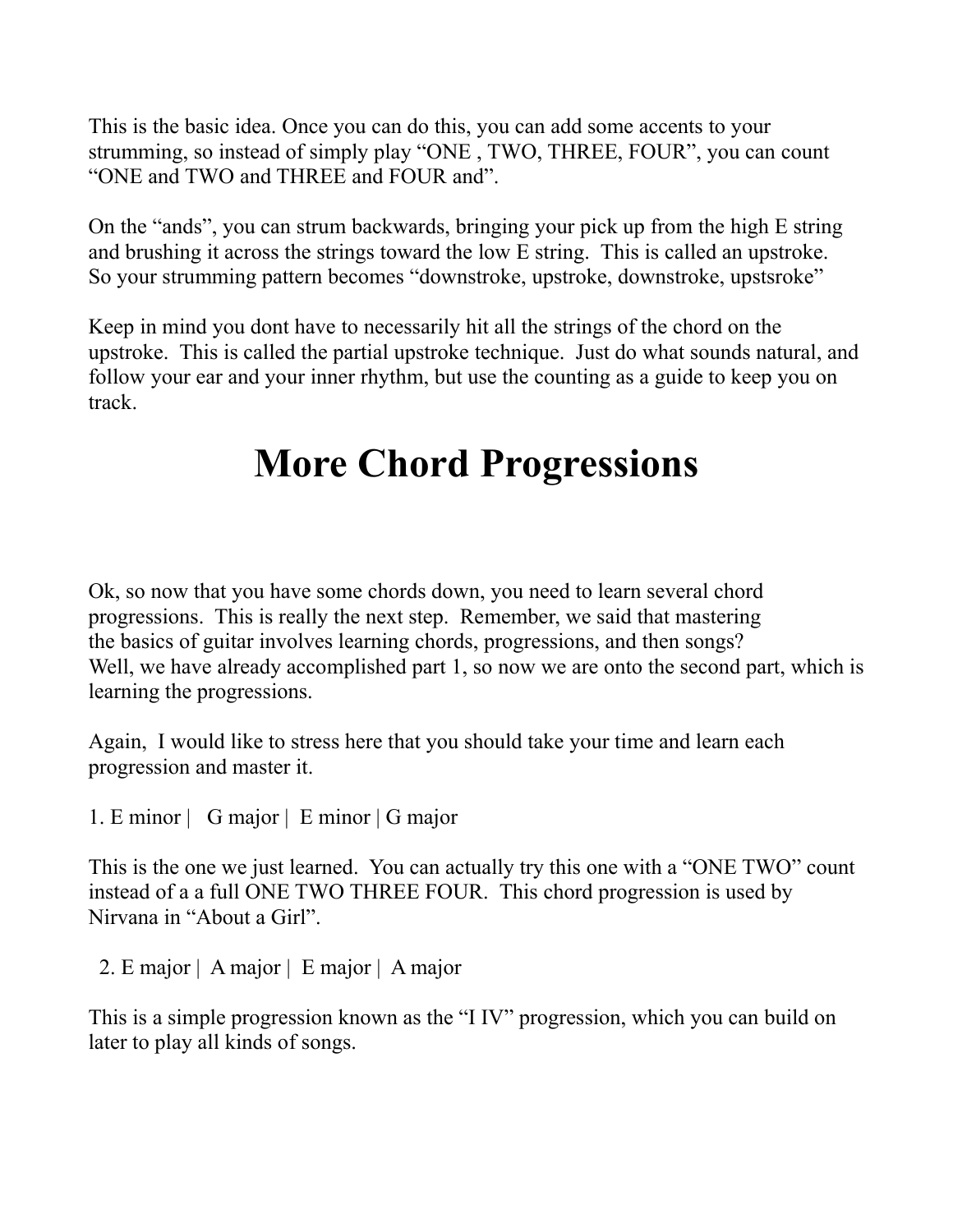3. E minor | A minor | E minor | A minor

Here is a minor chord progression used in Bob Marley's tune "so much trouble"

4. G major | D major | C major | C major

 This is a cool chord progression, very similar to the one used in "Knocking on Heaven's Door" by Bob Dylan.

5. G major | C major | D major | D major

Here's another progression using the same chords, but in a different order. Really, all the popular songs use all the same chords, just re-arranged in a different way.

6. E minor | C major | D major | G major

This progression is used in Neil Young's song "Heart of Gold".

7. G major | C major | D major | C major.

This last progression is similar to the one used in Steve Miller's "The Joker".

So, try out these chord progressions. I think you will find that they are not that hard to play. You can hopefully see your guitar skills coming together by now.

# **Expanding Your Chordal Knowledge**

There's more chords to learn. Specifically, barre chords , "Dom7" "minor7" and "major7" chords. But, don't worry about these for now. You will learn these more advanced chords soon.

I want you to be aware of them. But now, let's talk about the next step.

# **Learning Complete Songs**

What is a song really? A song is made up of several sections, and each section is really a chord progression. For example, a song may have a verse section, a chorus section, perhaps a "bridge" section, possibly an intro section, etc.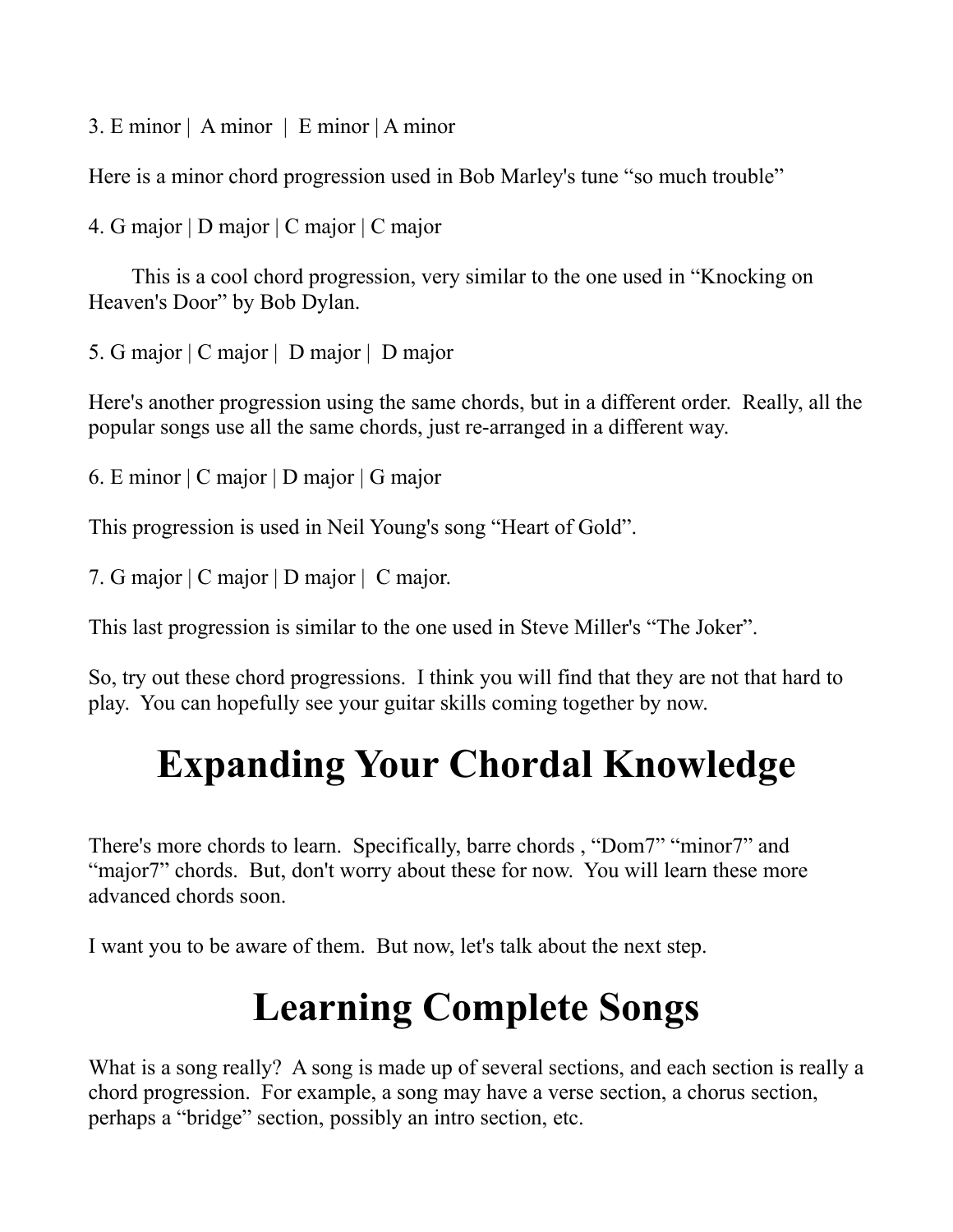In addition to each section that is composed of a chordal progression, there is usually a melody that is played over the chords. Most often, the melody is a vocal melody. It is the interplay/harmony between the vocal melody and the underlying chords that gives a song its recognizable, unique quality.

So, how do we learn songs? First, we should have a recording of the song and listen to it, in order to familiarize ourselves with that song, if we have not already.

Next, we have to identify the chords of the song. This is done by buying a book from the music store on the specific songs we want to learn, or much more cheaply, by doing a google search on the song title and "guitar tab" or "guitar chord" next to it. We can find most popular songs have already been studied and the chords made publicly available to all.

The third step is to listen carefully to the song and pick which parts we are going to play and which parts we are going to leave out. For example, a song may have a long instrumental introduction that doesn't make sense for us to try to play. Keep in mind that when are we are starting to play songs on our own, on the guitar, we are somewhat limited and so not every part of every song is going to make sense. We have to use a little common sense and pick and choose which parts make sense , based on the song and our current skill level.

After choosing the parts we want to include in our own arrangement, we then learn the chord progression of each section separately and make sure we can master each part.

The next step is to learn to sing (at least on a basic level) the melody. Remember, a song consists not merely of chord progressions, but also of vocal melodies. So, to just play the chords without the vocal melody is not really going to capture the essence of the song.

Often, it is the vocals which are the most prominent and recognizable part of the song, and the chords are really just backing that up. Don't worry if you're not a good vocalist. That hardly matters when you just want to play your songs in a casual setting. You'll find you are probably better than you thought. Plus, when it comes time to perform in a real setting, you can find a vocalist.

Make sure you print out a copy of the lyrics and memorize them. That's often where people get stuck on songs – they learn the chord progressions and then forget the vocals! Sure, memorizing the lyrics is another step, but you'd be amazed how powerful that is, to actually know all the words to the song. Then, a simple chord progression comes to life, almost like magic.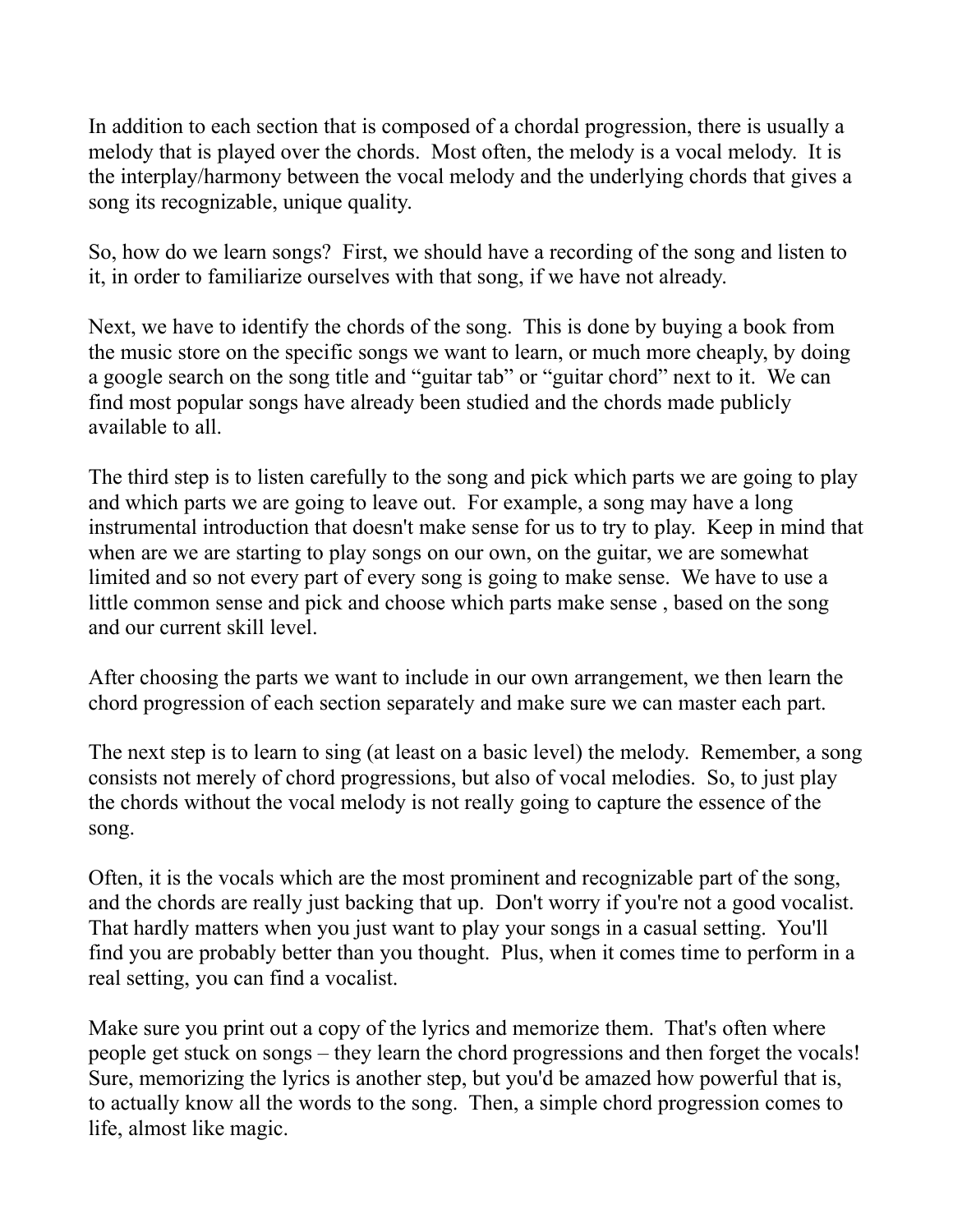# **The Ultimate Beginner Guitar Course**

I put together several videos for you to learn this process of song learning as fast and as easy as possible. I actually created an online course that I call "The Ultimate Beginner Guitar Course", and the purpose is to teach you how to play all your favorite songs quickly and easily.

Of course, the material presented in this e-book so far will give you a great foundation, but inside the online course, we go deep with examples and actually learn how to play 75 popular songs.

I also demonstrate for you all of the things I've been talking about here, and also talk about Barre chords, picking patterns, and other important guitar topics. Keep an eye on your inbox, because I'll be sending you some cool video clips that will help you to better understand the material presented here.

I also made the online course completely affordable, so that you can learn how to play the guitar properly and save a fortune on private guitar lessons. In addition, it comes with a generous money-back guarantee.

You can check it out here:

[www.ultimatebeginnerguitar.com/main.php](http://www.ultimatebeginnerguitar.com/main.php)

And you can order your copy here:

[www.ultimatebeginnerguitar.com/orderpage.php](http://www.ultimatebeginnerguitar.com/orderpage.php)

#### **Conclusion**

Learning the guitar is a sequential, step-by-step process. First we learn chords, then we learn chord progressions, then we play complete songs. The real key is not to get overloaded with information, and that's what I've tried to accomplish in this ebook.

You can powerfully get started just learning 7 basic chords, and 7 basic chord